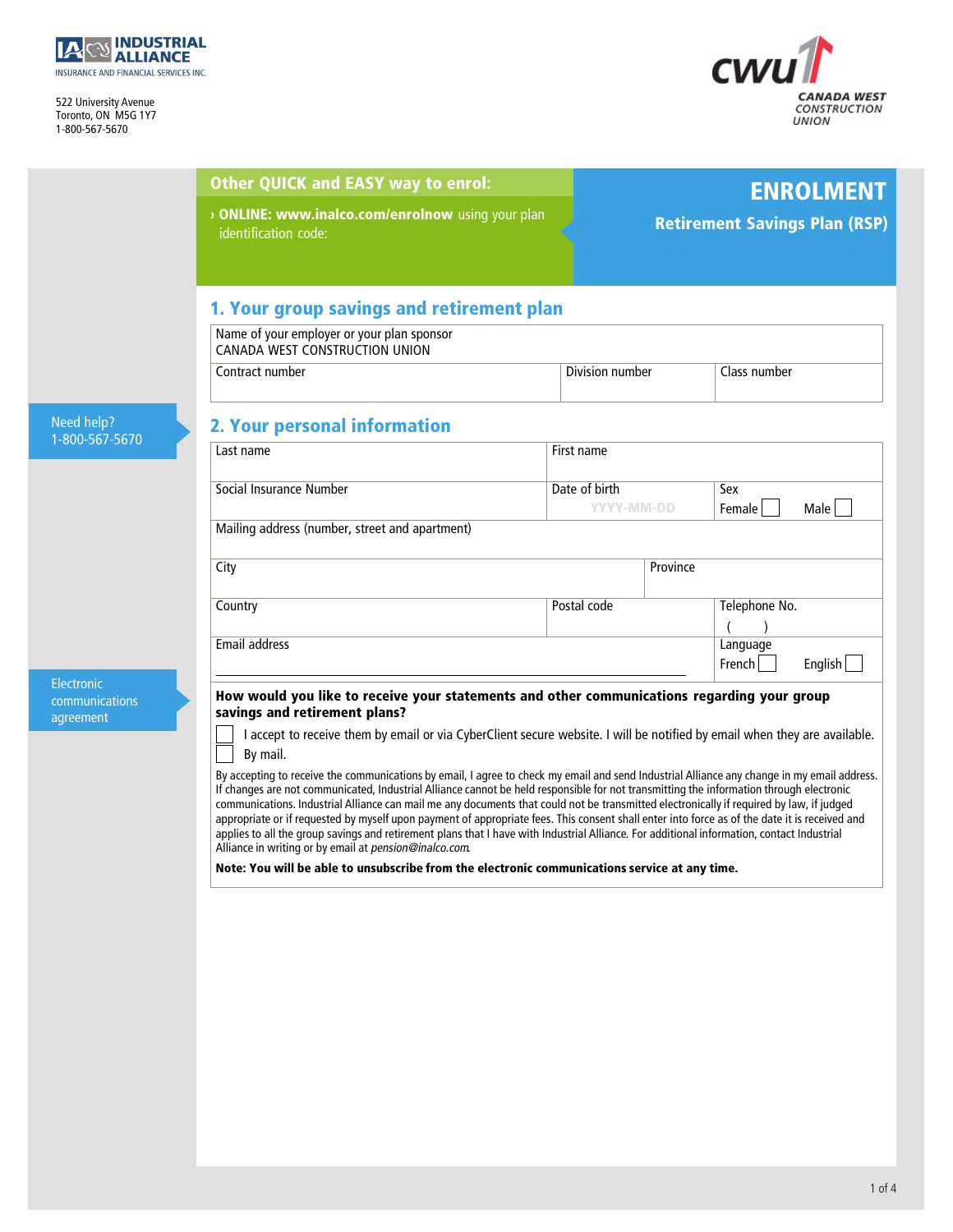## **3. Your contributions**

## **How much do you want to contribute through payroll deductions?**

I authorize my employer to deduct a contribution representing \_\_\_\_\_% or \$\_\_\_\_\_ of my pre-tax salary per pay period.

Additional contributions beyond those provided for in your plan will be considered voluntary contributions.

Additional contributions beyond those provided for in your plan will be considered voluntary contributions.<br>Your total contributions, including your employer's contributions and those made to other registered savings produ Your total contributions, including your employer's contributions and those made to other registered savings products, cannot exceed the<br>annual maximum permitted by the Canada Revenue Agency. Refer to your *Notice of Asses* 

# annual maximum permitted by the Canada Revenue Agency. Refer to your *Notice of Assessment.*<br>Aside from payroll deductions, here are other easy ways to contribute at any time to your group<br>savings and retirement plan:

**1. Preauthorized debit** (we debit the money from your bank account)

**Preauthorized debit** (we debit the money from your bank account)<br>Please complete and return the *Preauthorized Debit Agreement* form to us, which is available on our secure website at<br>inalco com/myaccount, or by calling 1 **Preauthorized debit** (we debit the money from your<br>Please complete and return the *Preauthorized Debit Ag*<br>inalco.com/myaccount, or by calling 1-800-567-5670. inalco.com/myaccount, or by calling 1-800-567-5670.<br>**2. Cheque** 

Make a lump sum contribution to your plan with a cheque payable to Industrial Alliance, indicating your following contract and division numbers: **41947-002**.

## **4. Your investment instructions**

# **Your Range of Investment Options Your Range of Investment Options**<br>For more information about the investment options<br>available in your contract, please refer to Your Range **Your Range of Investment Options**<br>For more information about the investment options<br>available in your contract, please refer to *Your Range of*<br>*Investment Options* document. For more information about the i<br>available in your contract, please<br>*Investment Options* document. **CHOOSE ONLY CONTACT, PRESE TERR TO YOUT NATIGE OF SUIT 1.**<br>Investment Options document.<br>CHOOSE ONLY ONE OF THE FOLLOWING SOLUTIONS: PRE-BUILT OR BUILD YOUR OWN **b) Build Your Own a) Pre-Built Solution ATTITUDE Portfolios ATTITUDE Portfolios**<br>The investment solution that evolves depending on your life cycle and your investor profile. For more information about ATTITUDE portfolios,<br>see the *Your Range of Investment Options* document see the *Your Range of Investment Options* document. see the *Your Range of Investment Options* document.<br>At what age do you plan to retire? If what age do you plan to retire?<br>**At what age do you plan to retire?**<br>If no age is specified, the normal retirement age of 65 will be used. If no age is specified, the normal retiremen<del>t</del> age<br>**Your investor profile** (check one box only):  $\Box$  Moderate  $\Box$  Balanced  $\Box$  Growth Aggressive  $\Box$ **OR**

# **Solutions available** ا**solutions avail**<br>a) Pre-Built<br>مان

**a) Pre-Built**<br>Choose a pre-built<br>portfolio depending at<br>what age you plan to<br>retire and on your Choose a pre-bunt<br>portfolio depending<br>what age you plan ti<br>retire and on your<br>investor profile. portiono dependin<br>what age you plai<br>retire and on youi<br>investor profile. retire and on your<br>investor profile.<br>To help you establish<br>your profile, complete

investor profile.<br>To help you establish<br>your profile, complete<br>the Your Investor To help you establish *Profile* questionnaire.

## **OR**

**b) Build Your Owr**<br>You choose from all<br>the investment funds **b) Build Your Own**<br>You choose from all<br>the investment funds<br>available under your You choose from all<br>the investment funds<br>available under your<br>contract and build<br>your own portfolio. The investment runds<br>available under your<br>contract and build<br>your own portfolio. **Choose only one** 

# **solution.**

**Choose only one<br>solution.**<br>If you select both, we<br>cannot process your **solution.**<br>If you select both, we<br>cannot process your<br>investment investment **instructions**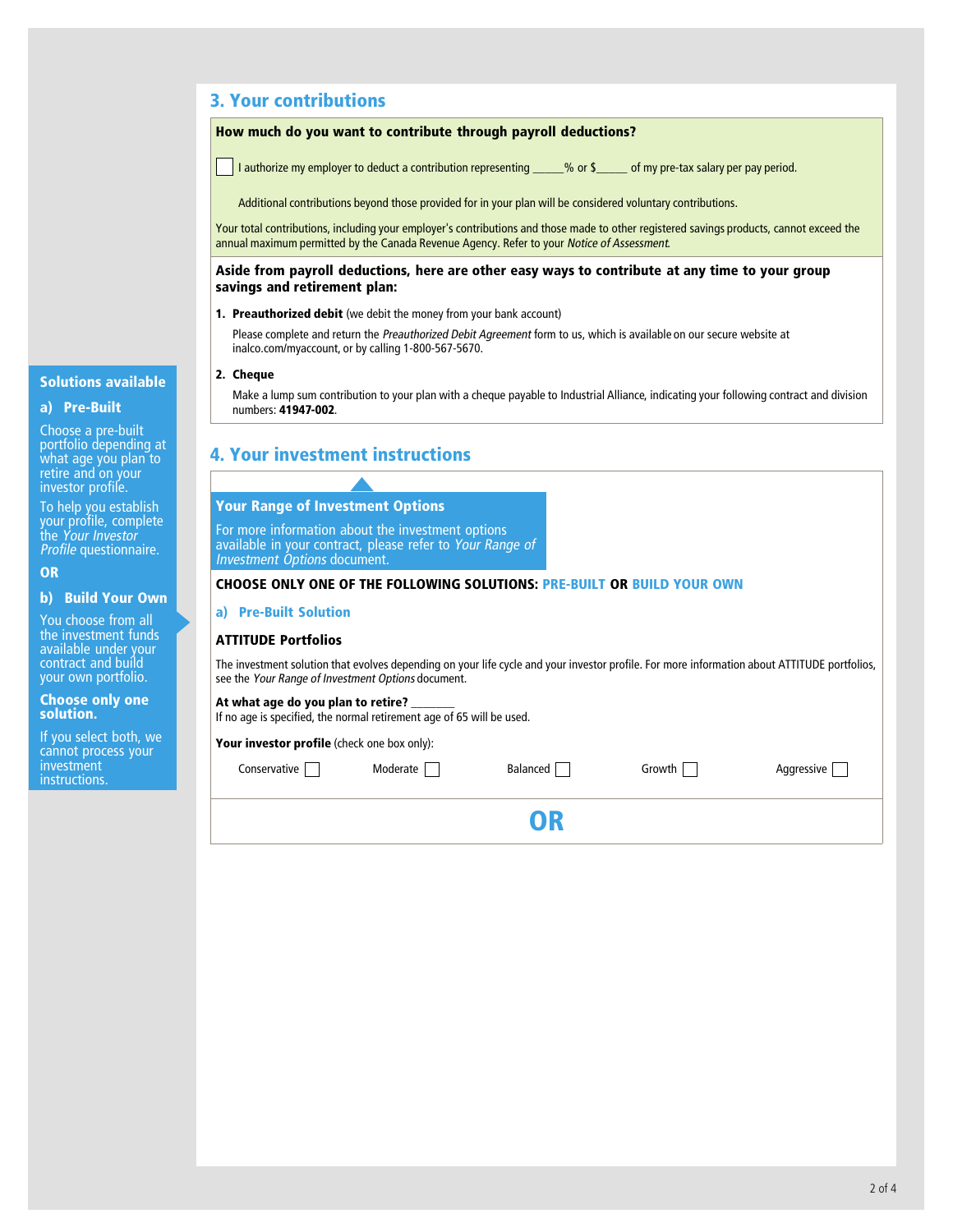## **b) Build Your Own Solution**

b) Build Your Own Solution<br>Choose your investments and build your own portfolio in line with your investor profile.

**Did you know** that<br>**your investment Did you know** th<br>your investment<br>choice applies to v **Did you know** that<br>your investment<br>choice applies to your<br>contributions and **COM YOU WHOW THAT**<br>choice applies to your<br>contributions and<br>those your emplover your investment<br>choice applies to your<br>contributions and<br>those your employer<br>makes? Call us at choice applies to you<br>contributions and<br>those your employer<br>makes? Call us at<br>1-800-567-5670 if contributions and<br>those your employer<br>makes? Call us at<br>1-800-567-5670 if<br>you want to have this moxe you chipyyer<br>makes? Call us at<br>1-800-567-5670 if<br>you want to have this<br>changed. you want to have this changed.

Ī

**At maturity**, unless **At maturity**, unless<br>specified otherwise by<br>you, the capital and **At maturity**, unless<br>specified otherwise by<br>you, the capital and<br>interest of your **At maturity**, and<br>specified otherwis<br>you, the capital and<br>interest of your<br>quaranteed interest of your<br>quaranteed you, the capital and<br>interest of your<br>guaranteed<br>investments will be<br>reinvested according ricurest on<br>investments will be<br>invested according<br>to the current guaranteed<br>investments will<br>reinvested accor<br>to the current<br>investment investment<br>instructions. Call us at instructure<br>to the current<br>investment<br>instructions. Call us at<br>1-800-567-5670 if you to the cantent<br>instructions. Call us at<br>1-800-567-5670 if you<br>wish to modify these mesunem<br>instructions. Call us at<br>1-800-567-5670 if you<br>wish to modify these<br>instructions. instructions.

| <b>Fund Name</b>                          | <b>Fund Code</b> | <b>Percentage</b> |
|-------------------------------------------|------------------|-------------------|
| <b>Income Funds</b>                       |                  |                   |
| Money Market                              | 070              | $\frac{0}{0}$     |
| Emerald Canadian Bond Index (TD)          | 489              | $\%$              |
| <b>Bonds</b>                              | 020              | $\frac{0}{0}$     |
| Bonds (PH&N)                              | 521              | $\frac{0}{0}$     |
| <b>Diversified Funds</b>                  |                  |                   |
| <b>Diversified</b>                        | 040              | $\%$              |
| <b>Fidelity Canadian Asset Allocation</b> | 462              | %                 |
| <b>Canadian Equity Funds</b>              |                  |                   |
| <b>Dividends</b>                          | 160              | $\frac{0}{0}$     |
| Canadian Equity Index (TD)                | 753              | $\frac{0}{0}$     |
| Canadian Equity Growth                    | 464              | $\frac{0}{0}$     |
| FidelityTrue North R                      | 270              | $\%$              |
| Cdn Equity Small Cap (Montrusco)          | 511              | $\frac{0}{0}$     |
| <b>Foreign Equity Funds</b>               |                  |                   |
| <b>Global Equity (Templeton)</b>          | 465              | $\frac{0}{0}$     |
| International Equity Index (BlackRock)    | 300              | $\frac{0}{0}$     |
| International Equity (Hexavest)           | 852              | %                 |
| U.S. Equity Index (BlackRock)             | 760              | $\frac{0}{0}$     |
| U.S. Equity (MFS)                         | 513              | $\frac{0}{0}$     |
| <b>Guaranteed Income Investments</b>      |                  |                   |
| 1 year quaranteed investments             |                  | $\frac{0}{0}$     |
| 3 year quaranteed investments             |                  | $\%$              |
| 5 year quaranteed investments             |                  | $\frac{0}{0}$     |
| Total (must equal 100%)                   |                  | 100%              |

I wish to activate the **rebalancing service of investment funds** (not available for guaranteed investments). **What are the benefits of the rebalancing service of investm**<br>What are the benefits of the rebalancing service?

The automatic rebalancing service periodically adjusts the allocation of your investments to keep it in line with your investment instructions. With stock market fluctuations, your investment allocation will likely stray o what are the benefits of the rebalancing service?<br>The automatic rebalancing service periodically adjusts the allocation of your investments to keep it in line with your<br>investment instructions. With stock market fluctuatio The automatic rebalancing service periodically adjusts the allocation of your investments to keep it in line with your<br>investment instructions. With stock market fluctuations, your investment allocation will likely stray o investment instructions. With stock market fluctuations, your investment allocation will likely stray over time from the target<br>distribution you defined in your investment instructions. As a result, you could end up with a your investment goals, with a higher or lower risk level than you initially intended. With the automatic rebalancing service, the allocation of your investments is periodically adjusted to stay within the parameters establ your investment goals, with a higher or lower risk level than you initially intended. With the automatic rebalancing service,<br>the allocation of your investments is periodically adjusted to stay within the parameters establ the allocation<br>instructions. **T**<br>your part.

If you do not select an investment option, contributions will be invested according to the instructions specified in your If you do not select an investment option, contributions will be invested according to the instructions specified in you<br>contract, if such instructions exist. Otherwise, contributions will be deposited in the transitory ac If you do not select an inve<br>contract, if such instruction<br>instructions are received.

contract, if such instructions exist. Otherwise, contributions will be deposited in the transitory account until valid<br>instructions are received.<br>Please note that if amounts have already been deposited by your employer on instructions are received.<br>Please note that if amounts have already been deposited by your employer on your behalf in t<br>enroling in, these amounts will be invested according to the instructions specified in this form.